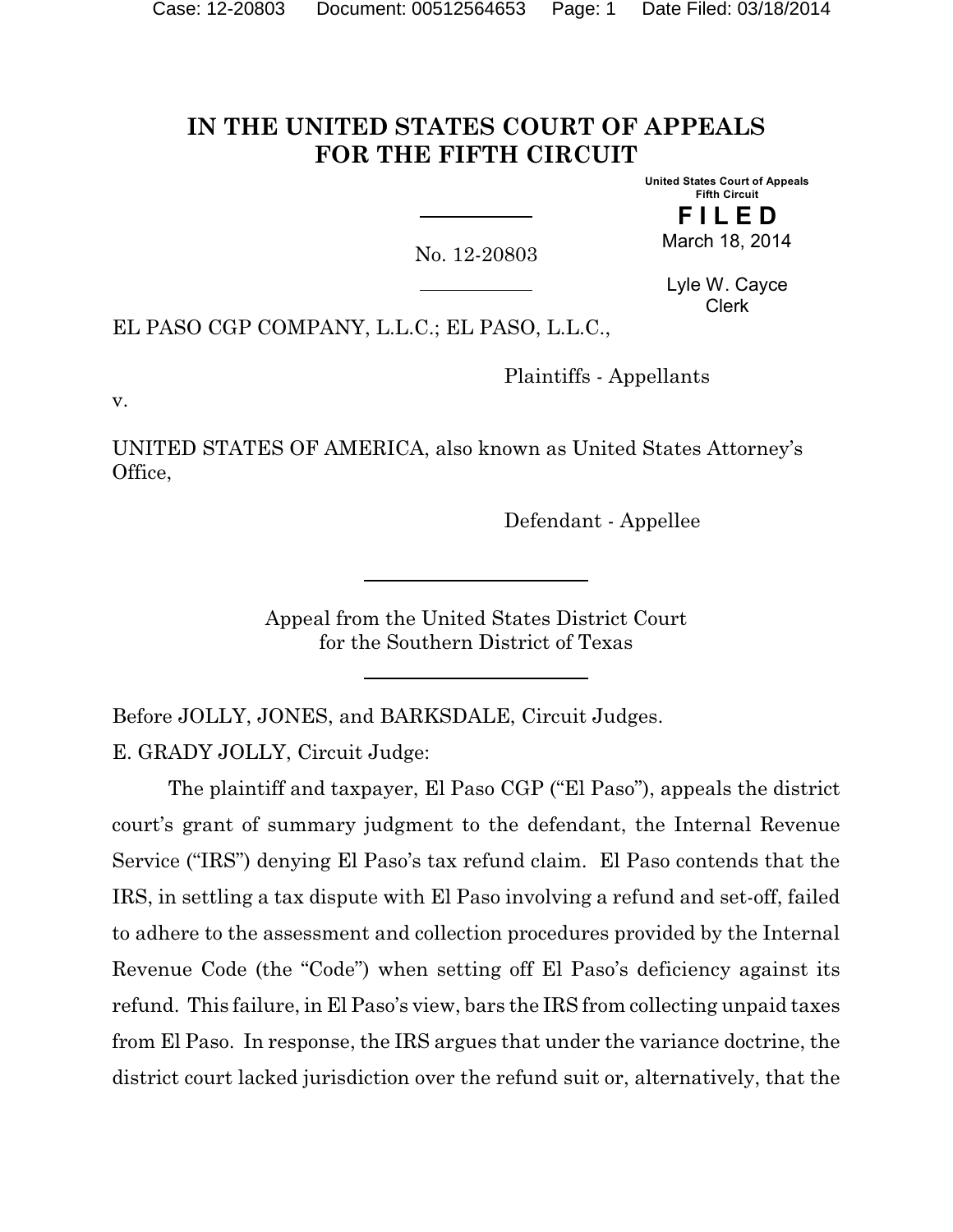IRS complied with the procedures relevant to the transaction. We hold that the district court had jurisdiction over the claim, and that the IRS acted within its authority by setting off deficiencies against refunds that were owed to El Paso. Accordingly, we AFFIRM the judgment of the district court.

I.

This appeal is centered on El Paso's 1986 corporate tax return. In that return, El Paso claimed various investment tax credits. Because the amount of credits available to El Paso in 1986 exceeded the allowable limit for the year, El Paso carried some of those credits forward to the 1987-1990 tax years, lowering El Paso's tax liability in those later years. The IRS later initiated an audit of El Paso's 1986 return and disallowed some of the tax credits claimed in that return. The disallowance of these credits for 1986 increased El Paso's tax liability for that year. In April 2000, El Paso made an advance payment of approximately \$51 million to the IRS to cover the 1986-1990 tax deficiencies resulting from the audit.

In March 2002 – as a result of the audit and subsequent discussions between El Paso and the IRS – the parties executed a Form 870-AD ("Offer to Waive Restrictions on Assessment and Collection ofTax Deficiency and to Accept Overassessment"). In this form, El Paso agreed to the assessment and collection of an income tax deficiency for its 1986 tax year as a result of the investment tax credit disallowance, but reserved the right to later file a claim for a refund for the 1986 tax year.

In December 2002, El Paso exercised this right and filed a refund claim of \$18,047,020 for the 1986 tax year (the "Refund Claim"). Under IRS policy, El Paso was allowed to replace the disallowed investment tax credits with other investment tax credits that had originally been carried forward to later tax years. This rearrangement of tax credits resulted in an overpayment by El Paso of approximately \$18 million for the 1986 taxable year. It also created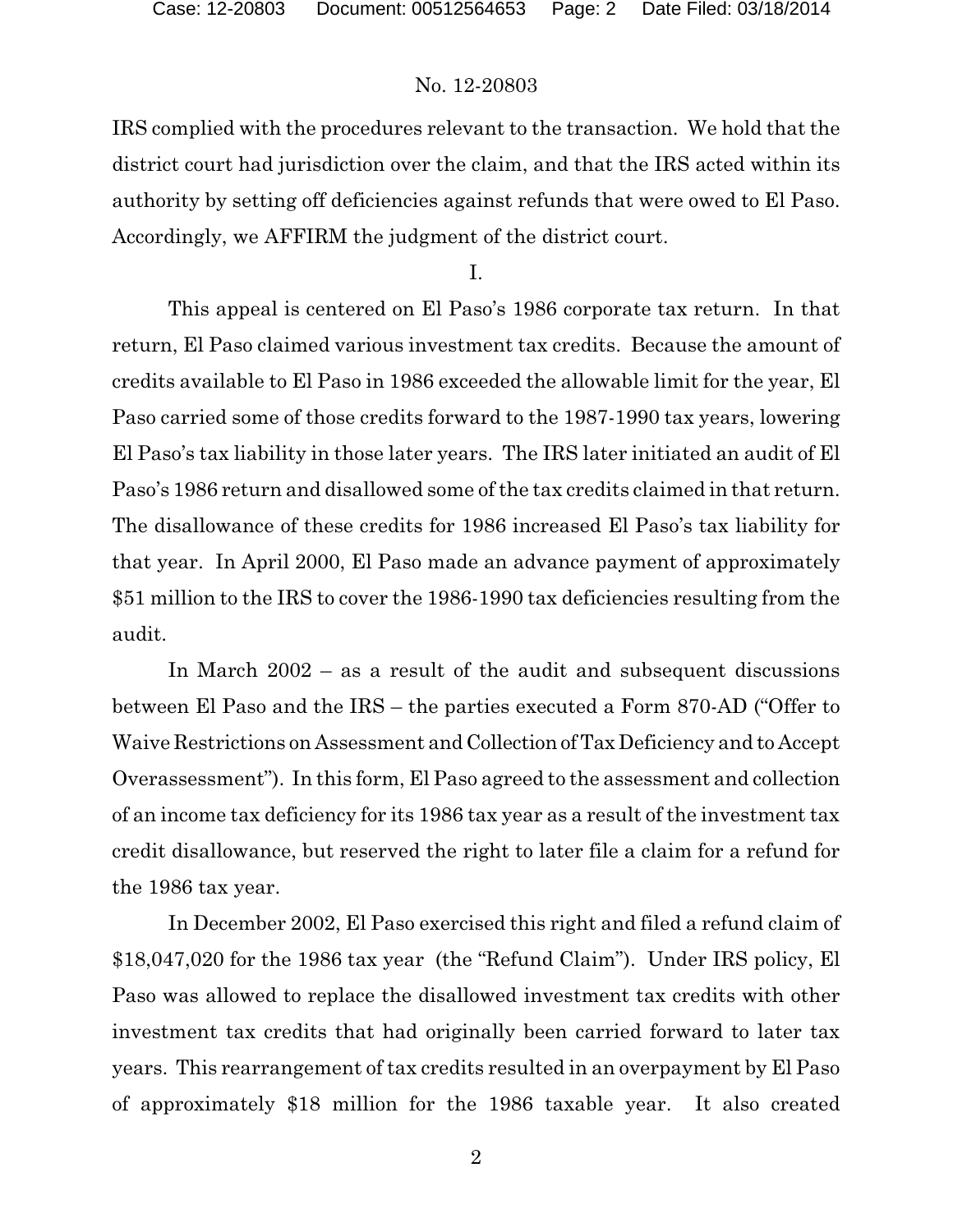deficiencies in the 1987-1990 tax years as El Paso now had fewer tax credits to apply to these years. Following El Paso's Refund Claim, the parties entered into discussions to determine the amount of El Paso's overpayment for 1986, as well as the precise amounts of the deficiencies that had resulted in subsequent tax years. In 2005, El Paso and the IRS reached a tentative agreement on the amounts each party was due, or owed, for each year. They then executed another Form 870-AD and a Form 866-c ("Agreement as to Final Determination of Tax Liability"). These two forms, executed in July 2005, constitute the "Closing Agreement" between the parties.

Thus, the Closing Agreement set out the final determination of the amount El Paso overpaid for 1986 as well as the amount of the liabilities that El Paso owed for the 1987-1990 tax years. In September 2005, the IRS made a partial payment of the 1986 refund amount to El Paso. The IRS, however, withheld the balance of the refund amount and informed El Paso that the additional money would be used to satisfy the deficiencies for the years 1987-1990 laid out in the Closing Agreement. El Paso received an additional amount from the IRS in November 2005 after the parties agreed that the IRS had used an improper start date in calculating the interest due El Paso.

A year after the Closing Agreement was executed, in August 2006, El Paso sent a precisely timed memorandum to the IRS claiming that the deficiencies for 1987-1990 must be refunded to El Paso because the IRS had failed properly to assess those deficiencies before the just-expired one-year statute of limitations. El Paso argued that because the default statutory period of limitations had run, the IRS had to follow the mitigation rules (allowing for the reopening of a closed tax year through an assessment within one year of a closing agreement) in order to collect deficiencies from those years. El Paso took the position that, because the IRS had failed to follow these mitigation procedures, the IRS must refund the money the IRS had retained to offset El Paso's liabilities, as provided and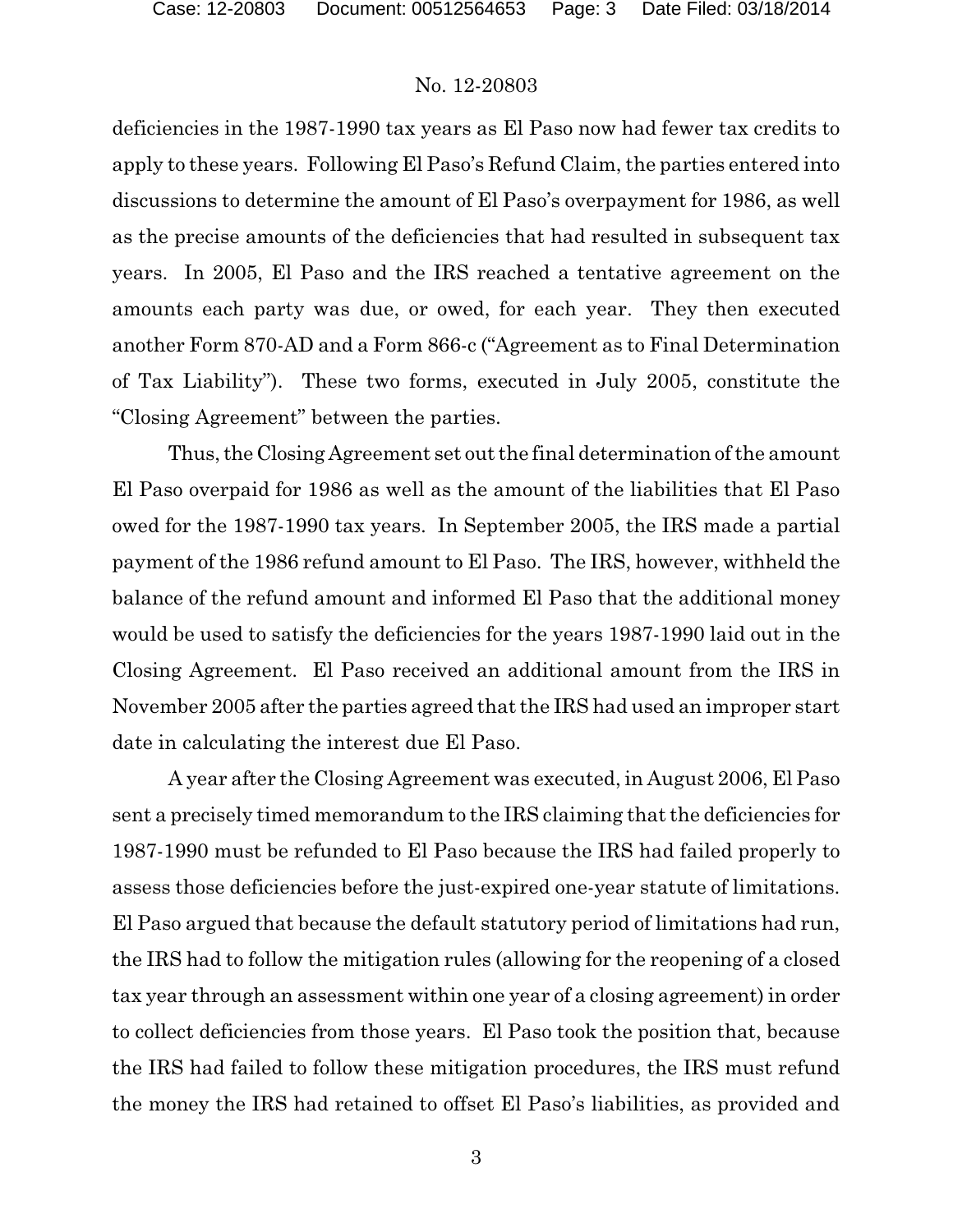agreed to in the Closing Agreement. The IRS treated this memorandum as an informal refund claim and denied it.

### II.

El Paso filed this refund suit in the U.S. District Court for the Southern District of Texas in December 2010. In moving for summary judgment, the IRS made two arguments to the district court. First, the IRS argued that the district court lacked jurisdiction over El Paso's claim. Second, the IRS argued that if the district court had jurisdiction, the IRS was entitled to offset the deficiencies from 1987-1990 against El Paso's 1986 overpayment.

The district court referred the case to a magistrate judge and, after hearing oral arguments, the magistrate judge issued a recommendation that the district court grant the IRS's motion for summary judgment. The magistrate judge concluded that the district court did not have jurisdiction over the claim for two reasons. First, the magistrate judge noted that I.R.C. § 7422(a) requires that a taxpayer first file a timely claim for refund with the IRS in order to establish district court jurisdiction over the refund suit. The magistrate judge recommended rejecting El Paso's argument that the 2002 Refund Claim supported jurisdiction, noting that the Refund Claim had been disposed with finality by the IRS in the 2005 Closing Agreement.<sup>1</sup>

As an alternative jurisdictional ground for dismissal of the refund suit, the magistrate judge suggested that the district court lacked jurisdiction because El Paso's suit contravened the variance doctrine. To assert a court's jurisdiction over a claim for refund, the variance doctrine requires that the grounds for recovery advanced in federal court must be the same as advanced before the IRS. The magistrate judge concluded that the grounds for recovery presented in federal court arose from the IRS's set-off, an act that occurred three years *after*

 $1$  El Paso expressly disavowed the 2006 memorandum as a basis for jurisdiction.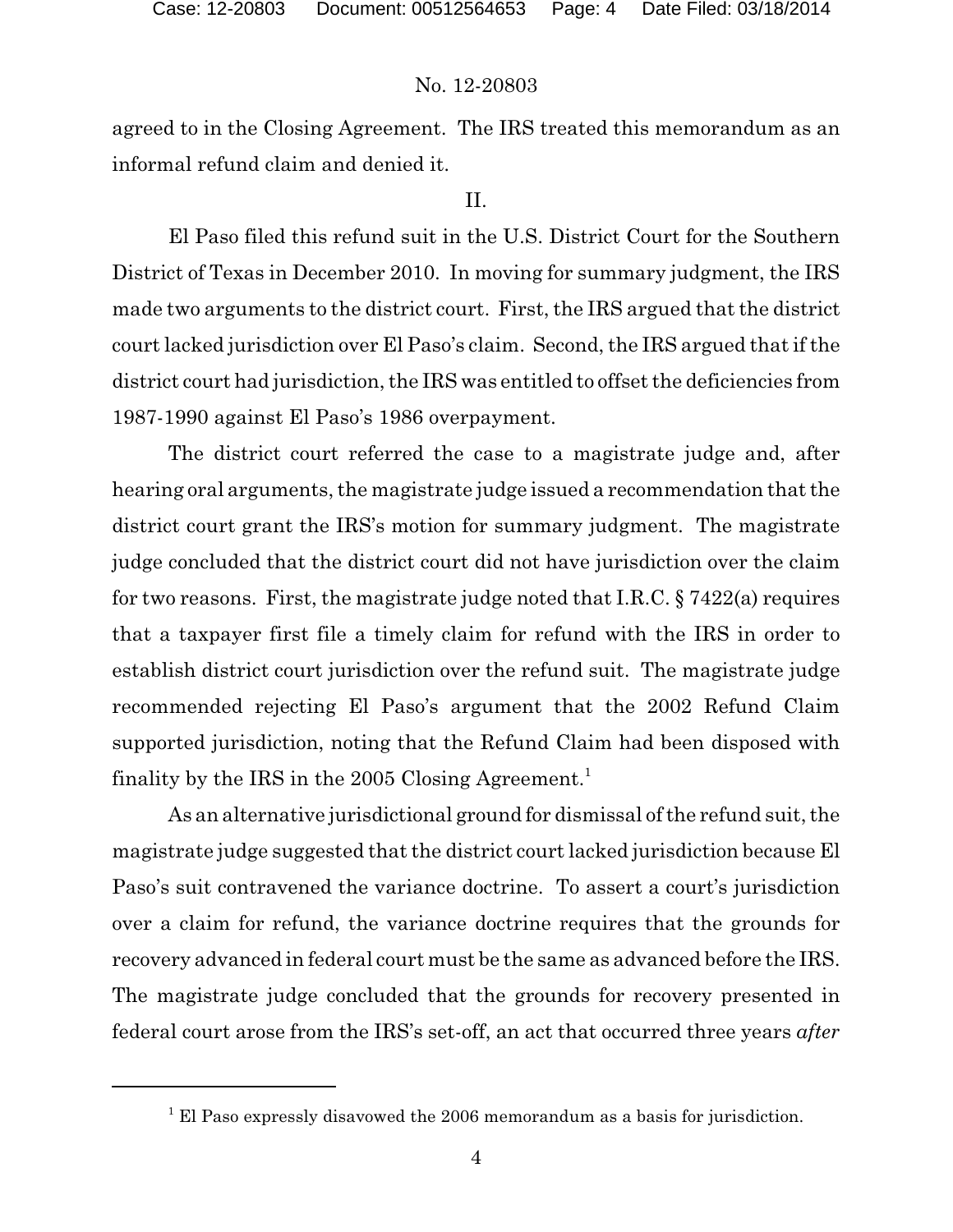the filing of El Paso's Refund Claim before the IRS. Thus, El Paso's Refund Claim could not have rested on the same grounds for recovery as the federal suit because those grounds for recovery had not occurred at the time of the Refund Claim.

In addition to recommending that the district court hold that it lacked jurisdiction, the magistrate judge addressed the merits of El Paso's claim. The magistrate judge again recommended that the district court side with the IRS. The magistrate judge concluded that Supreme Court precedent allowed the IRS to use tax deficiencies to offset refund amounts which were owed to the taxpayer. Additionally, the magistrate judge recommended that the Closing Agreement be treated as a "package deal." That is, El Paso should not be allowed to get the benefits of the deal (the refund) without also shouldering the burdens (the liabilities) it imposed.

El Paso objected to the recommendations of the magistrate judge, but the district court nonetheless adopted them and entered judgment for the IRS. El Paso then brought this appeal.

#### III.

This case presents a question of whether the IRS complied with the procedure established by the Code. El Paso readily admits that it owes the IRS money. El Paso, however, argues that the Code and its accompanying regulations lay out the steps that the IRS must take in order to be able to collect that money. Before determining whether the IRS adequately followed these steps, we must first address the jurisdictional challenges that the IRS raises.

Subject-matter jurisdiction presents a question of law that this court reviews de novo. *See Wagner v. United States*, 545 F.3d 298, 300 (5th Cir. 2008). Suits for tax refunds are governed by I.R.C. § 7422(a), which requires that a claim for refund comply with "the regulations of the Secretary established in pursuance thereof." The relevant regulation requires that a claim for refund "set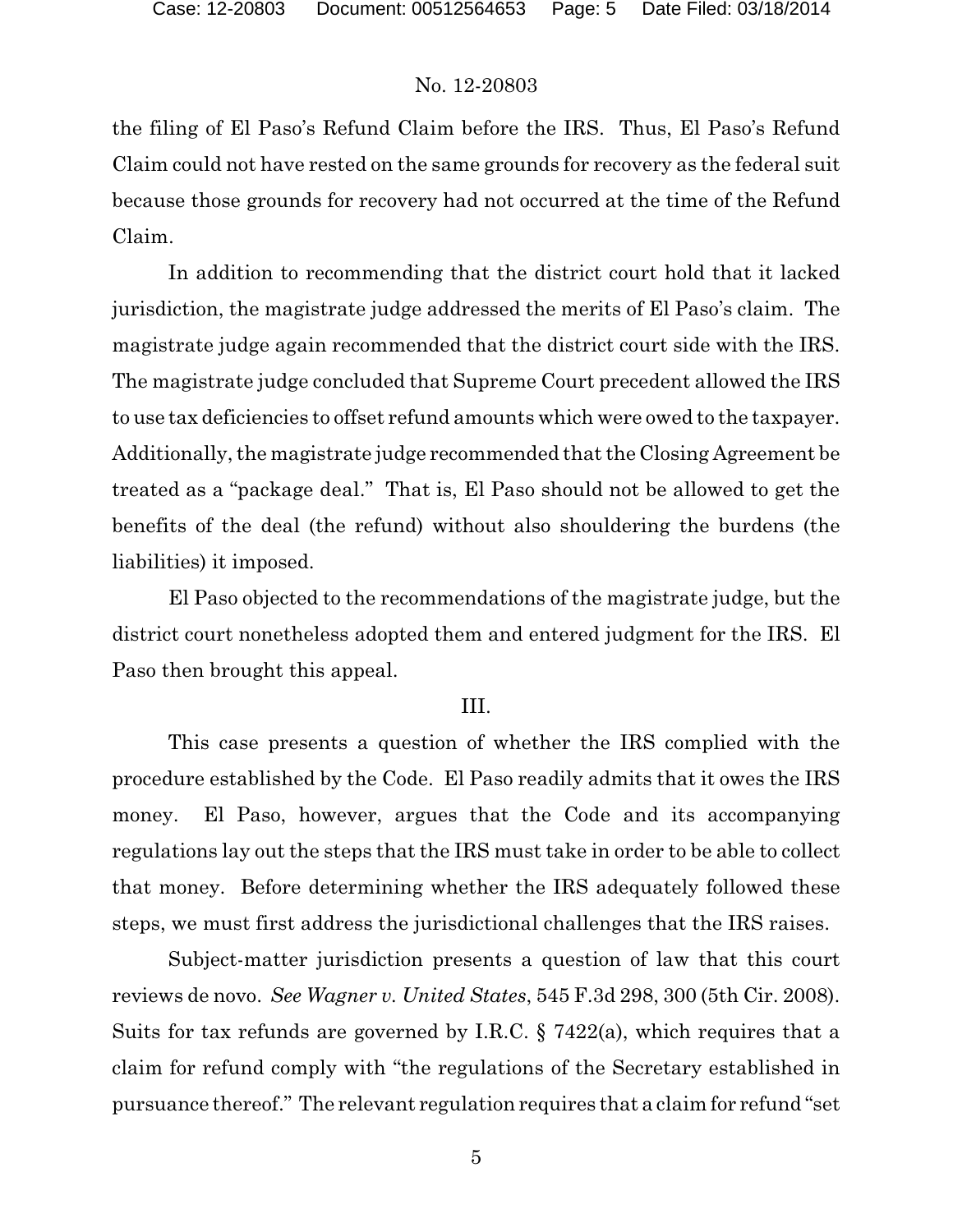forth in detail each ground upon which a credit or refund is claimed and facts sufficient to apprise the Commissioner of the exact basis thereof...." Treas. Reg. § 301.6402-2(b)(1). This regulation codifies the variance doctrine. Under this doctrine, "a taxpayer is barred from raising in a refund suit grounds for recovery which had not previously been set forth in its claim for a refund." *Mallette Bros. Const. Co., Inc. v. United States*, 695 F.2d 145, 155 (5th Cir. 1983). "The alleged error must be clearly and specifically set forth in the refund claim. A generalized plea of error will not suffice." *Id*. "All grounds upon which a taxpayer relies must be stated in the original claim for refund. . . . Anything not raised at that time cannot be raised later in a suit for refund." *Alabama By-Products Corp. v. Patterson*, 258 F.2d 892, 900 (5th Cir. 1958).

Applying this admittedly explicit and unyielding language, the IRS asserts that this court has no jurisdiction to litigate this 2002 Refund Claim because El Paso now raises on appeal grounds that were not raised before the IRS. In short, this suit is barred by the variance doctrine. The IRS points out that El Paso's Refund Claim, because it was filed in 2002, could not possibly have raised the argument it now advances because El Paso's argument raises IRS conduct occurring three years later – that is, the IRS's 2005 offset.

Although the variance doctrine has been expressed in uncompromising terms, courts have not always been so dogmatic in applying it. Sensibly, courts have explicitly carved out an exception in cases where the Government's unilateral action itself creates the substantial variance. *See, e.g., Shore v. United States*, 26 Cl. Ct. 826, 828-29 (1992) (rejecting a variance doctrine argument where the Government created the substantial variance from the initial claim); *Brown v. United States*, 427 F.2d 57, 62 (9th Cir. 1970) (holding that taxpayers "cannot be foreclosed from responding" to new issues created by the Government after the filing of the initial refund claim).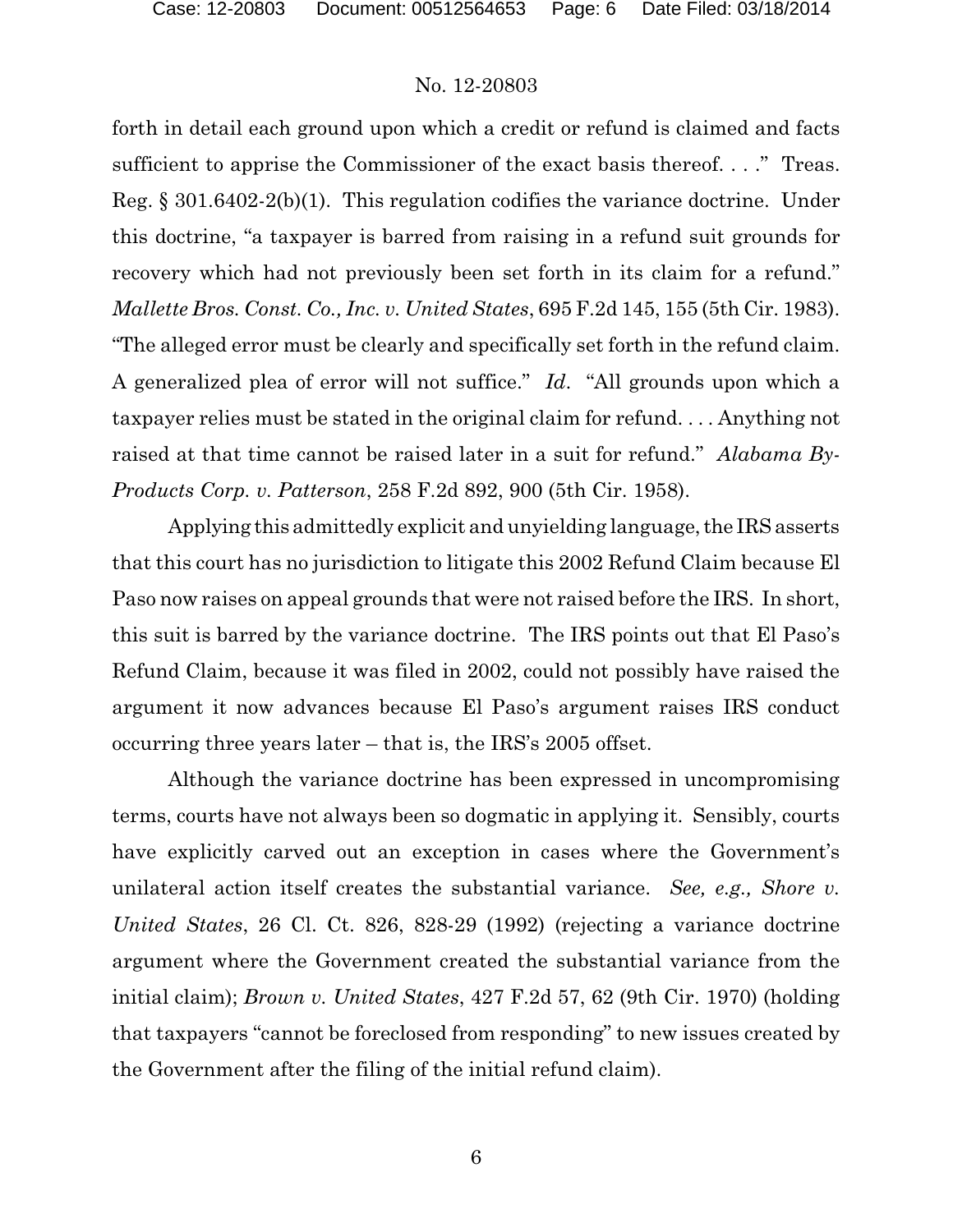The IRS correctly points out that these cases involve situations in which the Government raises new defenses or counterclaims for the first time after the claim is in litigation. In allowing the taxpayer flexibility to respond, courts recognize that the Government cannot use the variance doctrine to straightjacket the taxpayer when the Government unexpectedly changes its litigation strategy. We see no reason why the rationale underlying this exception to the variance doctrine does not apply here. El Paso filed a refund claim based on the information it had in 2002. The IRS took actions in 2005 in which El Paso was refunded some of its overpayment, but not all because deficiencies in other years were offset against that amount due El Paso. El Paso has now brought this suit to obtain the entire amount that it claimed in its 2002 Refund Claim. As in the cases cited above, the variance doctrine does not bar this action when the only variance in El Paso's claim arises from alleged IRS failures to follow proper procedures of which El Paso was unaware when those failures occurred. For these reasons, we are unwilling to apply the variance doctrine to deprive the taxpayer from asserting federal court jurisdiction over this suit for refund. $^{2}$ 

### IV.

So, we have jurisdiction over this refund suit, which brings us to the merits of El Paso's claim. We review a district court's grant of summary judgment de novo. *Kornman & Associates, Inc. v. United States*, 527 F.3d 443,

<sup>&</sup>lt;sup>2</sup> The IRS also argues that this court does not have jurisdiction over this case based on I.R.C. § 7422(a), which requires that a taxpayer file a timely refund claim prior to filing suit for the refund. The IRS argues that El Paso has not complied with this section because the only refund claim that could support jurisdiction, the 2002 Refund Claim, was extinguished with finality by the Closing Agreement. In our view, this case can properly be characterized as seeking to enforce the terms of the Closing Agreement. El Paso's central claim is that the IRS did not comply with the applicable provisions of the Code when enforcing the Closing Agreement. Because even the IRS admits that we have jurisdiction over a suit to enforce a Closing Agreement, we need not determine whether the Refund Claim qua refund claim was extinguished by the Closing Agreement.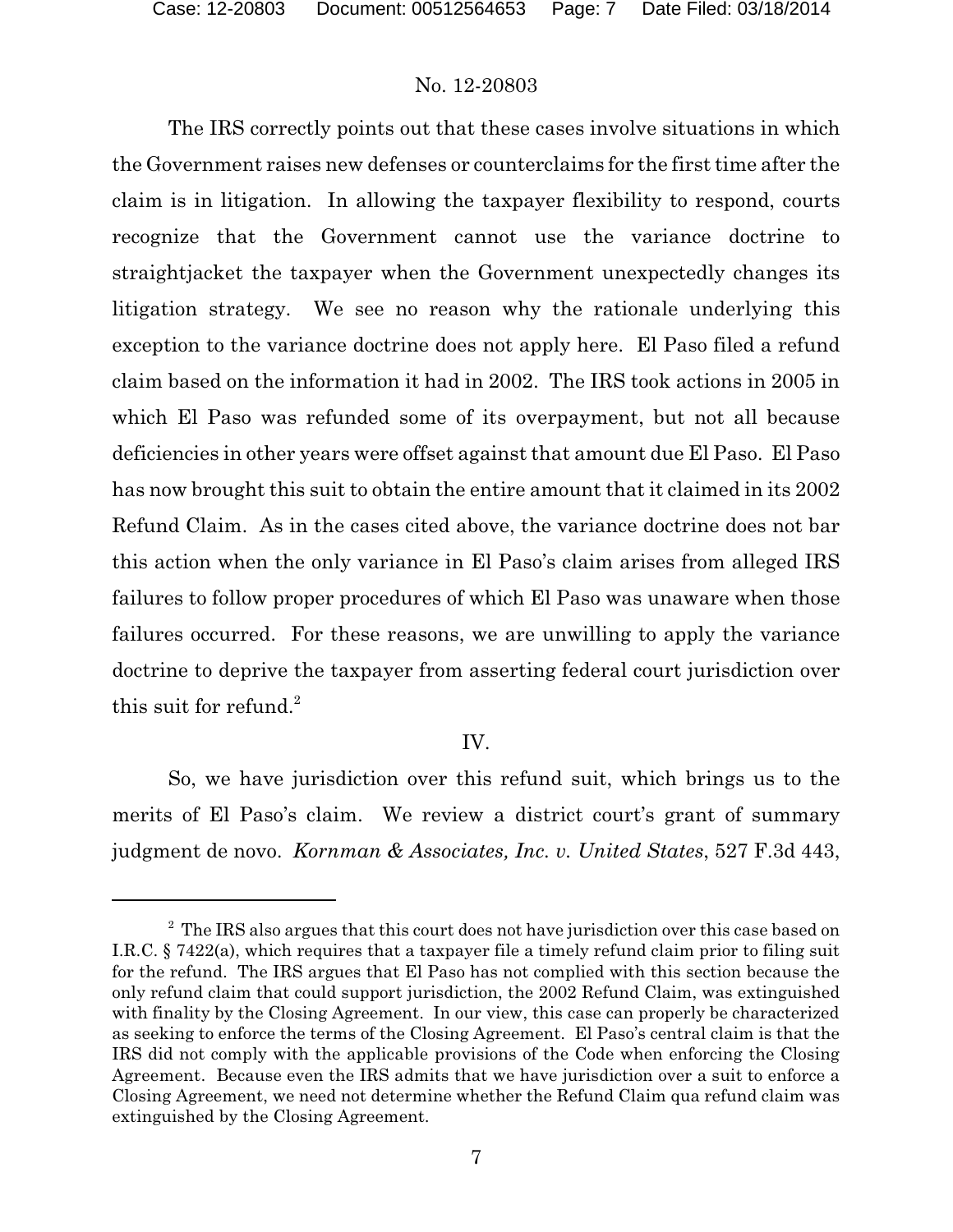450 (5th Cir. 2008). El Paso's argument on the merits is straightforward: The IRS is required to assess a tax within the applicable period of limitations; the IRS failed to do this; and by failing to do so, the IRS has no authority to collect or offset the tax deficiencies. El Paso is therefore entitled to a full refund that includes the deficiencies that were set off; or reduced to numbers, El Paso is due \$28,894,529 with statutory interest. This is the argument that the IRS defends against.

#### A.

The IRS begins its response by arguing that the Code provides express authority for this set-off. The language of the Closing Agreement makes clear that the parties were agreeing on the amount of liabilities, and the Code allows the IRS to set off liabilities against overpayments. *See* I.R.C. § 6402(a) ("In the case of any overpayment, the Secretary, within the applicable period of limitations, may credit the amount of such overpayment . . . against any liability. . . ."). Because an assessment is not required to create a tax liability, the IRS asserts that the offset of the tax liability against the refund that was due El Paso was proper without an assessment. The IRS's argument, however, ignores the restriction on this power to offset liabilities for tax periods outside the statutory period of limitations. The tax years for which the deficiencies arose (1987-1990) were closed tax years.

The Code, however, does provide a particular method for the IRS to reopen closed tax years – the mitigation provisions. As they apply here, these mitigation provisions allow the IRS to reopen closed tax years following a closing agreement between the parties by assessing deficiencies or refunding overpayments within one year of the closing agreement. *See* I.R.C. §§ 1311-1314. If the IRS complied with the mitigation provisions, which would have reopened the statute of limitations for the barred years, then § 6402(a) could provide the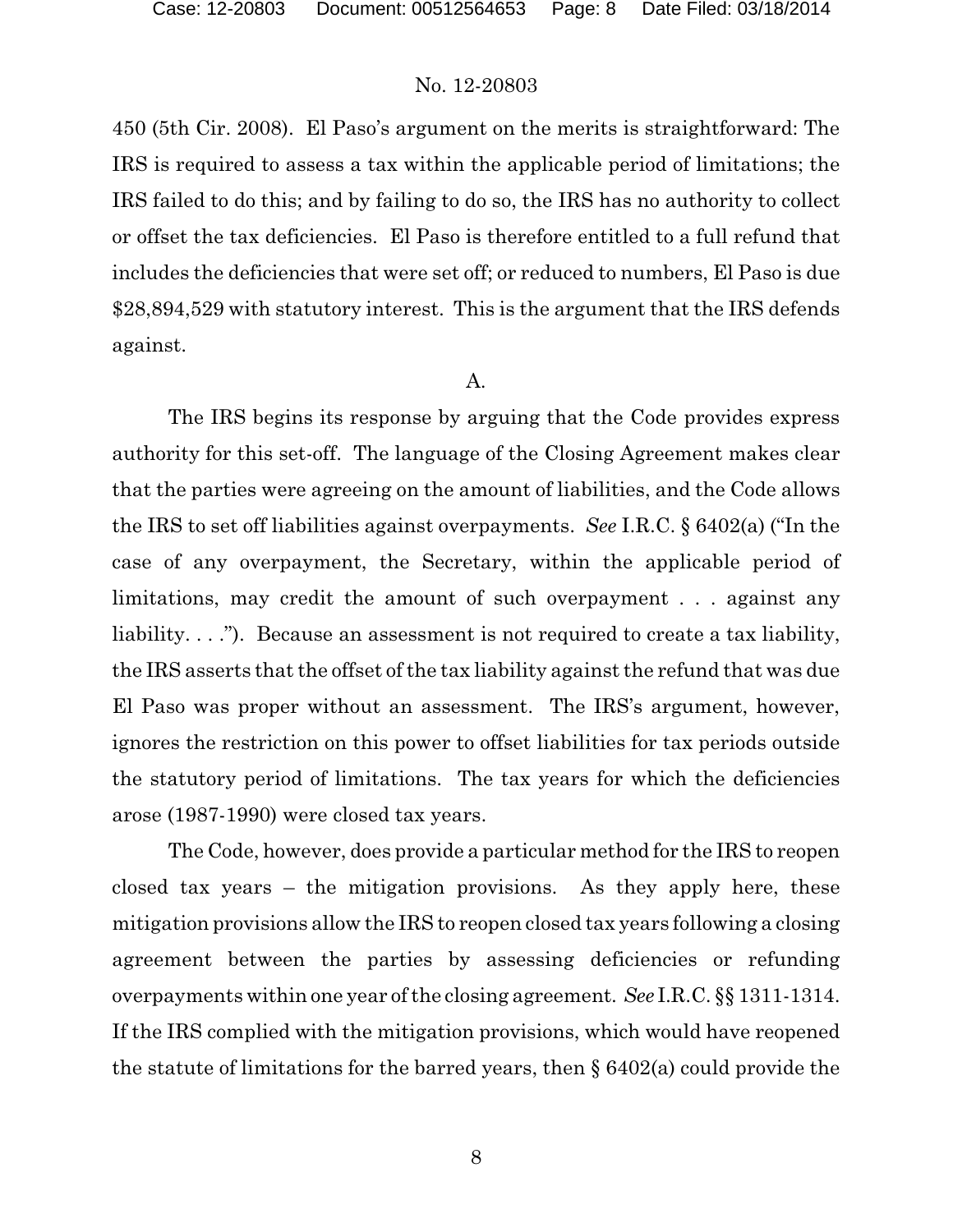IRS the statutory authority for the set-off. We now turn to the question of whether the IRS complied with the mitigation provisions.<sup>3</sup>

### B.

The IRS contends that it complied with the mitigation provisions, citing I.R.C. § 1314(b), which provides that an adjustment (the reopening of a closed tax year) can be made by "assessing and collecting, or refunding or crediting," the amount of the adjustment within one year of the Closing Agreement. While agreeing that § 1314(b) provides the method by which the IRS could reopen the closed tax years, El Paso rebuts the IRS argument, contending that the IRS failed to properly do so in this case. We are now at the crux of the disagreement between the parties.

Section 1314(b) allows the IRS to perform an adjustment by either "assessing and collecting" or "refunding or crediting" the amount of the adjustment. The parties agree that "assessing and collecting" applies to collecting deficiencies – that is, the IRS must "assess and collect" deficiencies – and the "refunding or crediting" applies to overpayments – that is, the IRS must "refund or credit" overpayments. The dispute is which of these two avenues – "assessing and collecting" or "refunding or crediting" – provides the proper method for the IRS to deal with El Paso's claim.

<sup>&</sup>lt;sup>3</sup> The IRS argued, before both this court and the district court, that the mitigation provisions do not apply here and instead contends that this appeal should be decided on the grounds that the set-off was within the IRS's authority in the light of the Closing Agreement between the parties. In the alternative, the IRS maintains that, if the mitigation provisions do apply, it has complied with those provisions.

El Paso contends that the mitigation provisions apply, the IRS failed to comply with them, and El Paso is therefore entitled to the refund. We need not resolve this dispute for the following reason: Whether the mitigation provisions apply or not, the IRS prevails because it complied with the mitigation provisions, and El Paso supplies no alternative grounds on which it should prevail notwithstanding this compliance. We therefore address El Paso's arguments assuming without deciding the mitigation provisions apply to this situation.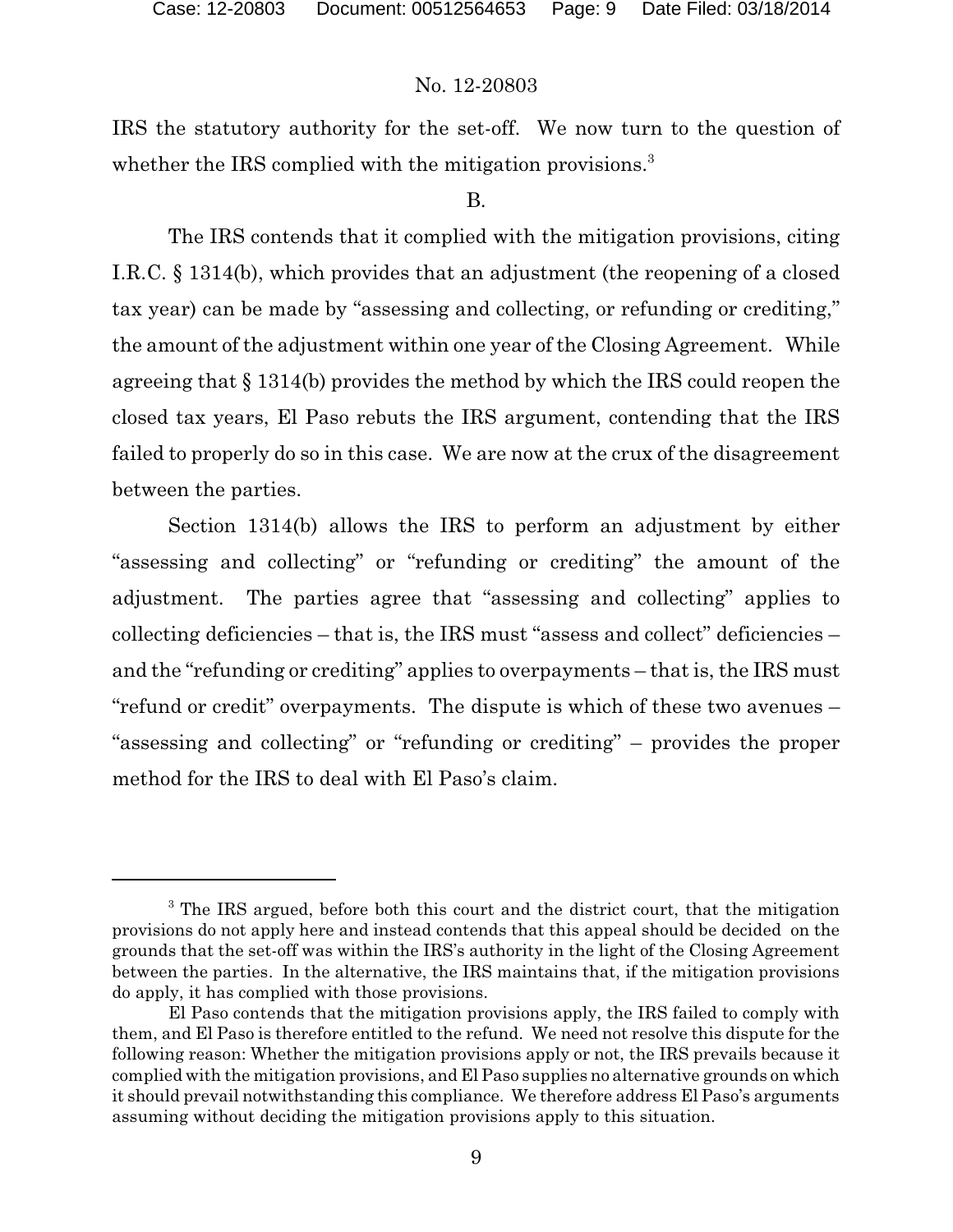The IRS argues that it can look at the entire period covered by the Closing Agreement (1986-1990), determine whether for that entire period there was a net deficiency or a net overpayment, and then comply with the mitigation provisions by either assessing and collecting (if the total is a net deficiency), or refunding or crediting (if there is a net overpayment). Because there is a net overpayment here, the IRS contends, as discussed in note 3, that it complied with § 1314(b) by refunding that amount to El Paso within one year of the Closing Agreement.

In contrast, El Paso contends that the IRS is required to look at each individual tax year and, in individual years where there was a deficiency, (i.e. 1987-1990) "assess and collect" the taxes for each year individually; similarly, El Paso argues that the "refund or credit" language is only relevant *for individual tax years* in which there is an overpayment. Because the IRS failed to assess and collect the deficiencies for the 1987-1990 taxable years within one year of the Closing Agreement, El Paso contends that the IRS has no claim to those amounts. The question is whether the IRS, when acting on the overpayments and deficiencies agreed to in a closing agreement, must act on each taxable year individually or may comply with § 1314(b) by treating the Closing Agreement as a "package deal." Said another way, the issue is: what does § 1314(b) require the IRS to do here.

1.

A statute's meaning begins with its plain language. *See Carder v. Continental Airlines, Inc*., 636 F.3d 172, 175 (5th Cir. 2011). The relevant portion of § 1314(b) states:

The adjustment authorized in section 1311(a) shall be made by assessing and collecting, *or* refunding or crediting, the amount thereof in the same manner as if it were a deficiency determined by the Secretary with respect to the taxpayer as to whom the error was made or an overpayment claimed by such taxpayer, as the case may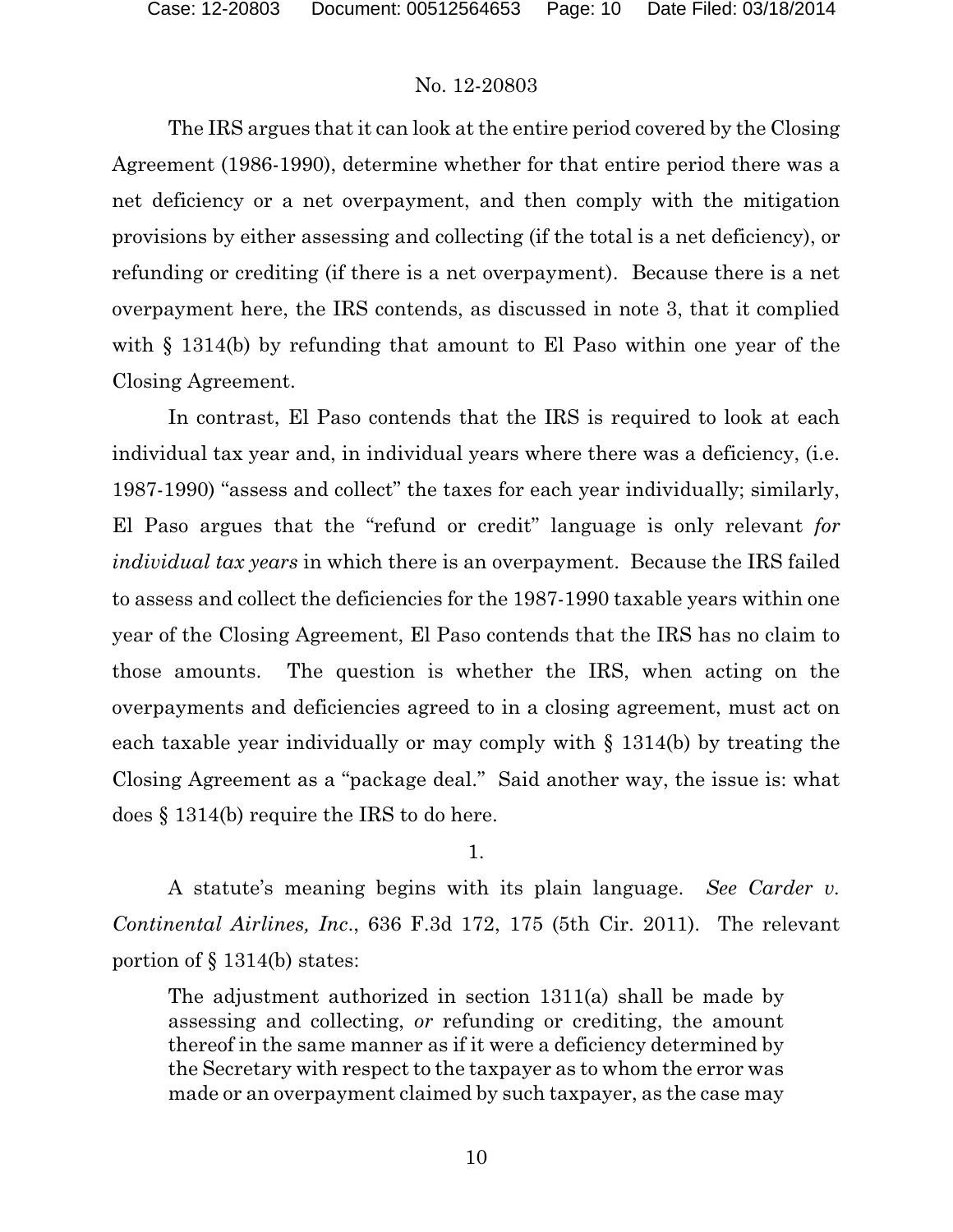be, for the taxable year *or years* with respect to which an amount is ascertained under subsection (a). . . .

(Emphasis added.) In our view, this language allows an adjustment covering multiple tax years. We reach this conclusion acknowledging that the amount of the adjustment must be determined for each individual taxable year. *See* I.R.C. § 1314(a) ("In computing the amount of an adjustment under this part there shall first be ascertained the tax previously determined *for the taxable year* with respect to which the error was made.") (emphasis added). In our view, the language of § 1314(b) allows the IRS to make one total adjustment, covering multiple tax years; but the one adjustment amount first must be determined on the basis of each tax year separately. This is precisely what occurred here. The Closing Agreement lays out the adjustment amounts for each individual tax year, and the IRS implemented the adjustment for all the years by refunding to El Paso the amount of the net overpayment.<sup>4</sup>

### 2.

That the plain language of  $\S 1314(b)$  calls for deficiencies to be "assess[ed] and collect[ed]" further supports the IRS's position by tying together an assessment and collection. This connection suggests that the assessment is meant to occur in cases where collection activities might be required. If the Closing Agreement contains a net overpayment – as it does here – the IRS will not have to collect the deficiencies for the individual years because the IRS already holds the taxpayer's money to cover the deficiency.

This connection between an assessment and the IRS's collection powers is apparent throughout the Code, including in the regulations related to closing agreements. *See* Treas. Reg. § 301.7121-1(d)(2) ("Any tax or deficiency in tax

<sup>&</sup>lt;sup>4</sup> Here, the net overpayment from the Closing Agreement was treated as a single amount. As El Paso had no other outstanding taxes due, there was no occasion for the IRS to "credit" any amount of the overpayment. Thus, the IRS refunded to El Paso the full amount determined by the Closing Agreement.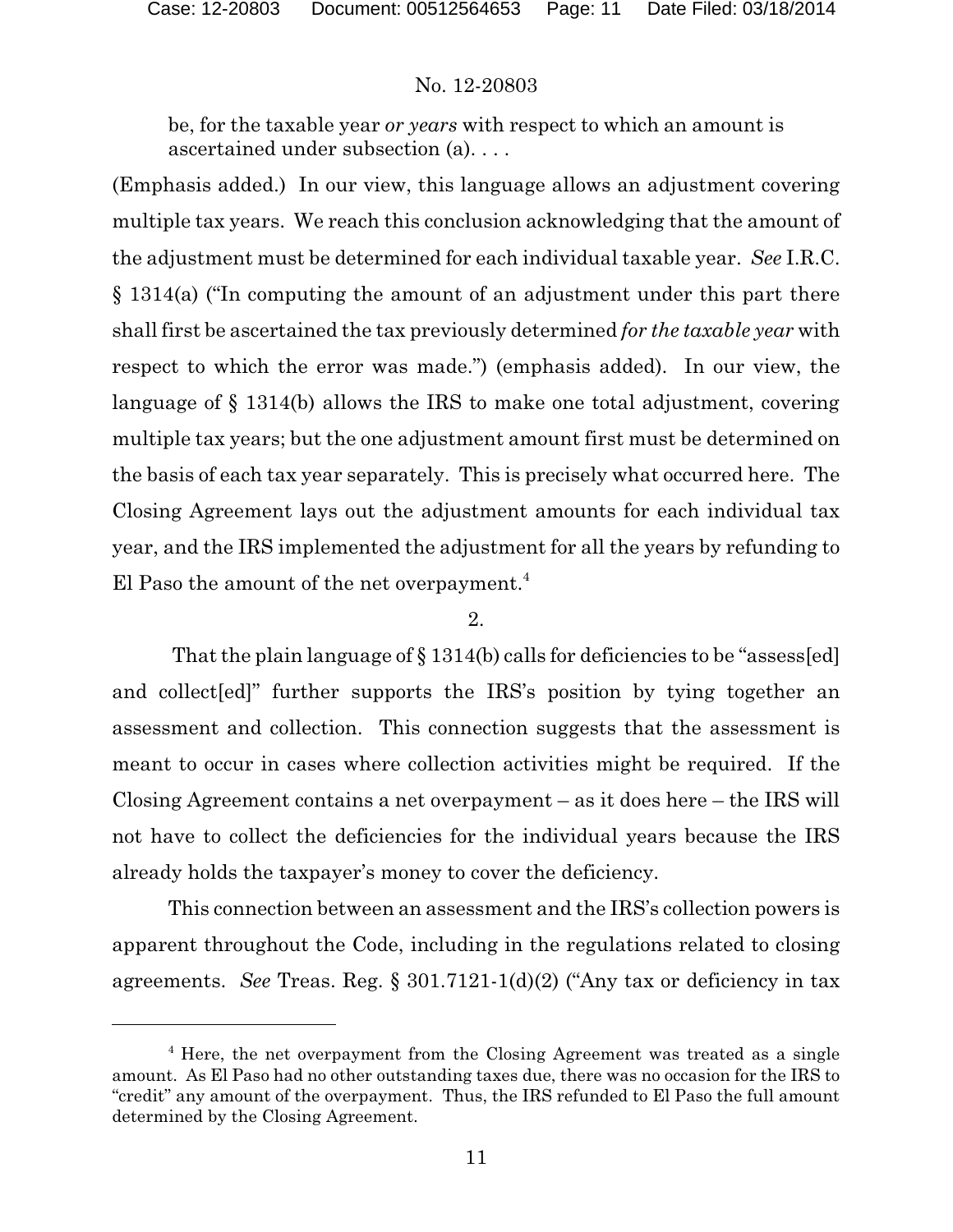determined pursuant to a closing agreement shall be assessed and collected, and any overpayment determined pursuant thereto shall be credited or refunded. . . ."). This connection has also been recognized by courts. *See Philadelphia & Reading Corp. v. United States*, 944 F.2d 1063, 1064 n.1 (3d Cir. 1991) ("[I]t is the assessment, and only the assessment, that sets in motion the collection powers of the IRS.  $\ldots$ "). From these authorities, it is clear that a primary function of an assessment is to lay the necessary groundwork for the IRS to exercise its collection authority. That is not to say, dogmatically, that an assessment is only required when the IRS uses its formal collection powers. It does, however, fully support the IRS's argument that an assessment is unnecessary when the IRS, as here, already holds adequate money from the taxpayer to cover the deficiencies.

#### 3.

El Paso argues against this reading of the statute, contending that it violates the established norm that tax years must be treated as insular units. This insulation prevents the IRS from commingling overpayments and deficiencies across tax years to arrive at a net amount due to the taxpayer or owed to the IRS. *See id.* at 1066 ("Under the relevant tax laws, however, the IRS is not empowered to arrive at a net deficiency or overpayment and send the taxpayer a bill or refund for the net amount. Instead, the IRS must separately assess each year's deficiency and separately refund each year's overpayment.").

We have already recognized the general rule that each individual tax year must be treated individually. When the Government finds deficiencies in one tax year and overpayments in another, it may not, on its own initiative and without proper assessment, send the tax payer a single bill for the net deficiency. In holding that the IRS acted permissibly in this case, we are not casting doubt on this principle, or on the opinion of the Third Circuit in *Philadelphia & Reading*. To be sure, however, this case fits within an exception to the broad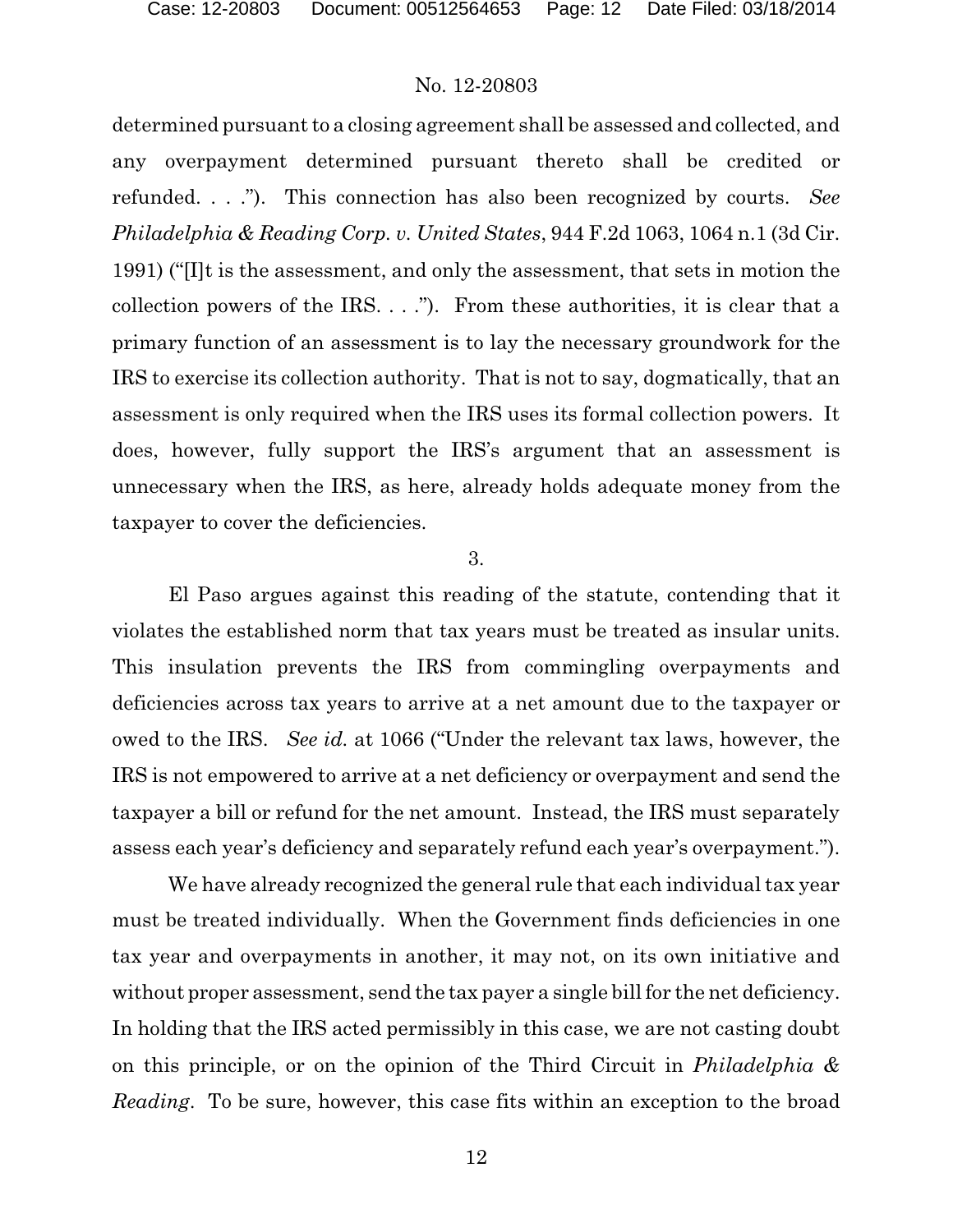principle that the Third Circuit recognized: "[T]he taxpayer and the IRS can reach an agreement that permits the IRS to pay out or recover only the net overpayment or deficiency." *Id*. Here, the Closing Agreement permitted the IRS to pay out only the net overpayment. The Closing Agreement did not require the IRS to refund the entire overpayment to El Paso, then require the IRS to engage in a separate effort to collect the deficiencies through formal collection procedures. El Paso acknowledges this point. It only argues that the IRS did not take the necessary steps, i.e. assessing year-by-year the tax deficiencies, prior to refunding to El Paso its overpayment, an overpayment which had been reduced by the set-off deficiencies.<sup>5</sup> This agreement fits this case into the exception recognized by the Third Circuit.

#### V.

Our holding is not a broad one. We simply hold that where the IRS and a taxpayer enter into a closing agreement, which sets out the liabilities and overpayments of the taxpayer, the IRS can comply with the mitigation provisions of the Code by "assessing and collecting" any net deficiency from the years covered by the closing agreement, or by "refunding or crediting" any net overpayment for those years. This case involves "refunding" an overpayment. Moreover, the Government refunded El Paso's net overpayment within one year of the execution of the Closing Agreement. The "refunding" thus occurred within the applicable statutory period of limitations as per the mitigation provisions.<sup>6</sup>

<sup>&</sup>lt;sup>5</sup> The time line of the events of this case makes evident that El Paso is only arguing the procedural point and not the IRS's general authority under the Closing Agreement to net out the payments. The IRS made the partial refund to El Paso in September and November 2005; El Paso did not raise a challenge to the set-off until August 2006. Had El Paso not been expecting the set-off, it is obvious to us that upon receiving several million dollars less than expected, El Paso would hardly have waited so long to raise the issue. As explained at oral argument, El Paso only raised a challenge to the set-off upon finding out that an assessment of the deficiencies had not taken place.

<sup>&</sup>lt;sup>6</sup> Because we hold that the IRS complied with the mitigation provisions, we need not reach the IRS's other arguments in support of its actions.